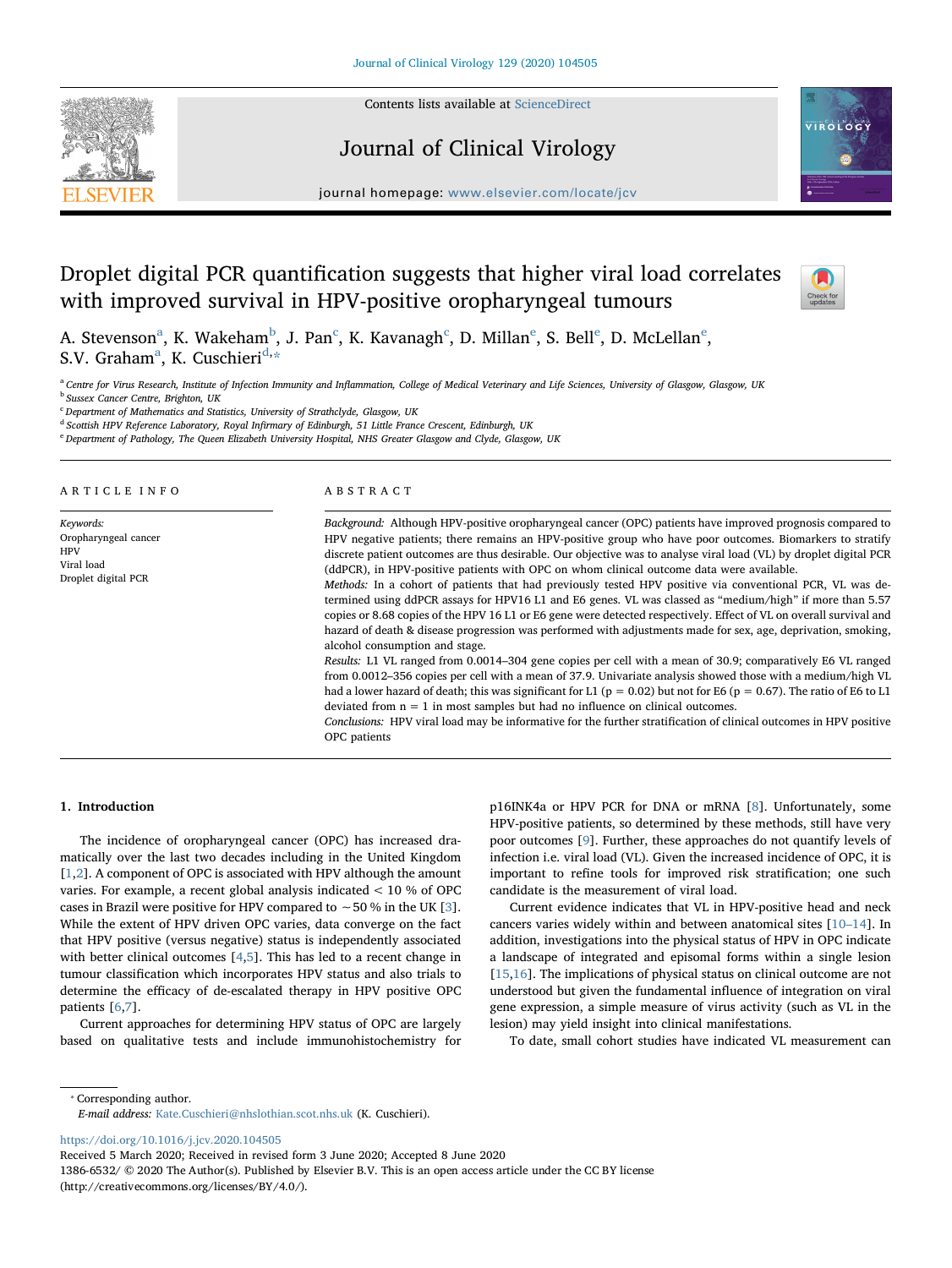delineate patient outcomes within HPV positive OPC [[17](#page-8-5)]. This reconciles with data that indicate VL may be prognostic for other HPV driven cancers, including cervix [\[18](#page-8-6),[19\]](#page-8-7). Previous studies on VL have generally focussed on the amplification of one target and have employed real-time PCR. ddPCR allows absolute quantification of DNA targets and has been used for applied virology where knowledge of load can influence clinical management [[20,](#page-8-8)[21](#page-8-9)]. Around 20,000 data points are generated per sample making it highly accurate and reproducible (2021) and proof principle of this approach when applied to OPC for single HPV target-detection was reported recently [[22\]](#page-8-10). The present study builds on this work through the evaluation of a ddPCR approach to measure VL of two HPV gene targets: E6 and L1, within a well characterised cohort of OPC cases diagnosed in Scotland on which clinical and survival outcomes are known. Our overarching aim is to determine the utility of HPV viral load measurement for the risk-stratification of OPC

# 2. Methods

#### 2.1. Dimensions of original, parent OPC cohort

We focussed on a subsample of an OPC cohort from Scotland  $(n = 235)$ . Full details of the original cohort are available in Wakeham et al. 2019 [[23\]](#page-8-11). In brief, patients with OPC diagnosed in the West of Scotland between April 2013 and December 2015 had PCR-based HPV typing, performed in a central reference laboratory in Scotland. The original PCR-based assay targeted L1 DNA and incorporated genotyping using luminex technology for 24 HPV types including all established high-risk HPV types. HPV positivity using this technology is associated with improved clinical outcomes; as described in Wakeham et al. (2019) and concordance of the assay with p16INK4a staining is be-tween 80–90 % [\[2\]](#page-7-1). Of the technically valid cases ( $n = 229$ ), 136 were HPV positive and 130/136 were positive for HPV 16.

# 2.2. Sample(s) used for VL analysis

An aliquot of the original nucleic acid extraction stored at −80 °C, was obtained. Given the dominance of HPV 16 in OPC generally, including the present cohort, HPV 16-specific ddPCR protocols were generated. 113 HPV 16 positive samples were available for the ddPCR after exclusion for limiting volume or incomplete clinical data. Of these, 93 and 82 tested positive for L1 and E6 respectively and were the focus of subsequent analysis. Sex, age, deprivation (represented as quintiles; 1=most deprived, 5 least deprived), smoking (ever/never), alcohol consumption (heavy vs not), TMN stage, ICON-S stage and treatmenttype were recorded as per Wakeham et al. 2019 [[23\]](#page-8-11). Study permissions were through NHS Greater Glasgow and Clyde research office, the clinical effectiveness team and a data sharing agreement with the West of Scotland Cancer network.

# 2.3. ddPCR methodology and optimisation

ddPCR was carried out to conform to the MIQE guidelines for ddPCR [[24,](#page-8-12)[25\]](#page-8-13). Copy number variant (CNV) analysis was used to determine average HPV16 VL/cell. ddPCR assays were set up as duplexes with the cellular RPP30 control probe primer set, supplied as standard for ddPCR (BioRad, UK), and either custom-designed HPV16 L1-specific primers and probe sets (HPV16 L1 Forward Primer 5′-GCCTCCTGTCC CAGTATCTAA-3′, HPV16L1 Reverse Primer 5′-GGATGTCCAACTGCAA GTAGTC-3′, HPV16L1 Probe 5′-TGCGTGCAACATATTCATCCGTGC-3′) [[26\]](#page-8-14) or HPV16 E6-specific primers and probe sets (E6 Forward Primer 5′-CAATGTTTCAGGACCCACAG-3′, E6 Reverse Primer 5′-CTGTTGCTT GCAGTACACACATTC-3′, E6 Probe 5′−CCACAGTTATGCACAGAGC TGC-3′) [[27\]](#page-8-15). For L1 and E6 probes the reporter dye was FAM and the dark quencher was BHQ1 (IDT, Belgium). Primers and probes were designed using IDT's Primer Quest Tool ([https://eu.idtdna.com/](https://eu.idtdna.com/PrimerQuest/Home/Index)

[PrimerQuest/Home/Index](https://eu.idtdna.com/PrimerQuest/Home/Index)). The probe/primer sets were optimised using a temperature gradient exactly as recommended in the Bio-Rad ddPCR manual. The endogenous control assay kit; Human RPP30 (reporter dye HEX) (Bio-Rad, UK) was included in every ddPCR reaction as a copy number reference, i.e. each ddPCR was a duplex reaction. All reaction runs contained negative control wells in triplicate. In-reaction digestion of the DNA with restriction enzymes was performed to enhance the partitioning of DNA into droplets. We confirmed that the restriction enzymes selected for this (EcoRI and HindIII), would not cut within any of the viral or control target sequences. Primer and probe concentrations were optimised by titration. Reaction mixes were set up using ddPCR Supermix for Probes without dUTP (Bio-Rad), 0.7 μL of the RPP30 endogenous control assay, HPV16 L1 or E6 specific primers and probes at 300 nM and 200 nM (final concentration) respectively, 10–100 ng of template DNA and 1 μL of restriction digest mix (consisting of 4 U of both EcoRI and HindIII in 1x NEB Cutsmart buffer (NEB, UK)). Reactions were mixed with Droplet Generation Oil on DG8 cartridges in the QX200 droplet generator (Bio-Rad) to generate droplets. Thermal cycling conditions were: 95 °C for 10 min followed by 40  $\times$  94 °C for 30 s and 60 °C for 1 min prior to final extension at 98 °C for 10 min. Post amplification, droplets were analysed on a QX200 Droplet Reader (Bio-Rad) and output data files were analysed using QuantaSoft analysis software v1.7.4 (Bio-Rad).

#### 2.4. Definition of low and high VL

The individual viral loads were ranked from smallest to largest and separated using tertiles. A priori, the analysis planned to compare viral load in tertiles (low, medium and high) but low numbers of deaths in the medium and high viral load groups meant that analysis was performed for low VL(viral load in the lowest third) vs a combined medium/high VL category (viral load in the upper two-thirds); this was performed for both L1 and E6. The VL threshold(s) for "medium/high" E6 VL and L1 VL were > 8.68 and > 5.57 viral gene copies per cell respectively. Samples with VL lower than this were classed as having a low VL.

#### 2.5. E6 and L1 VL and clinical outcome

Analysis was performed on the cases which had ddPCR results  $(n = 93$  for L1 and  $n = 82$  for E6). Kaplan Meier plots were constructed for overall and progression free survival, stratified according to the OPC cases having a low or medium/high VL. In addition, hazard to death and hazard to death or recurrence were assessed and related to low or medium/high VL status using Cox's regression with Firth's penalised likelihood given the small denominators. Follow up data were censored as of November 2016. Univariate and adjusted results are presented with adjustments made for sex, age, deprivation, smoking, alcohol intake, TMN stage, ICON stage. Type of treatment was not included in the model given its high association with stage.

## 2.6. Ratios of E6 and L1 VL and clinical outcome

The association(s) between E6/L1 ratio and the demographic and clinical variables were assessed with significance determined using the Fishers exact test. Further, we modelled the association between the distance of the E6/L1 ratio to 1 and the variables using a regression model (to avoid imposing an "arbitrary" cut off). As the effect may have been different for  $E6/L1 > 1$  vs < 1, tests for interaction were performed to determine whether they could be included with the same model. All statistical analyses were performed in R version 3.6.1.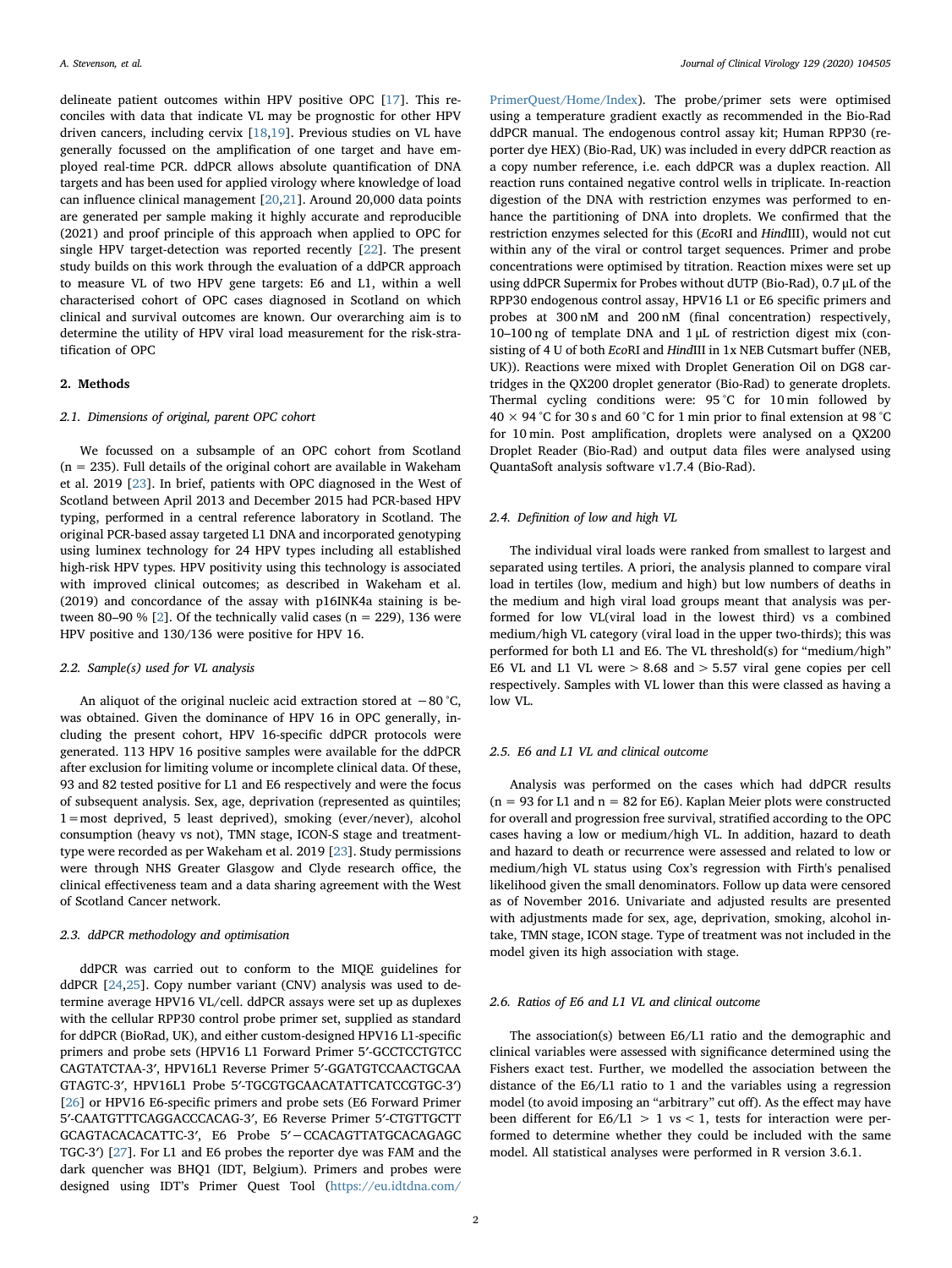#### <span id="page-2-0"></span>Table 1

[Table 1:](#page-2-0) Demographic & clinical characteristics of the study cohort, including L1 and E6 viral load.

| Variable       | Level               | $n$ (%) (Total = 93) |
|----------------|---------------------|----------------------|
| Sex            | Female              | 18(19.4)             |
|                | Male                | 75(80.6)             |
| Age            | < 50                | 14(15.1)             |
|                | $50 - 59$           | 42(45.2)             |
|                | $60 - 69$           | 20(21.5)             |
|                | 70 and over         | 17(18.3)             |
|                | median (IQR)        | $57(52-66)$          |
| <b>SIMD</b>    | 1: most deprived    | 29(31.2)             |
|                | $\overline{2}$      | 21(22.6)             |
|                | 3                   | 12(12.9)             |
|                | 4                   | 15(16.1)             |
|                | 5: least deprived   | 15(16.1)             |
|                | Missing             | 1(1.1)               |
| Smoking status | No                  | 38(40.9)             |
|                | <b>Yes</b>          | 53(57)               |
|                | Missing             | 2(2.2)               |
| Alcohol status | No                  | 69(74.2)             |
|                | Yes                 | 19(20.4)             |
|                | Missing             | 5(5.4)               |
| TMN stage      | 1                   | 2(2.2)               |
|                | $\overline{2}$      | 7(7.5)               |
|                | 3                   | 10(10.8)             |
|                | 4a                  | 69(74.2)             |
|                | 4b                  | 4(4.3)               |
|                | 4c                  | 1(1.1)               |
| ICON stage     | 1                   | 13(14)               |
|                | $\overline{2}$      | 54(58.1)             |
|                | 3                   | 25(26.9)             |
|                | 4                   | 1(1.1)               |
| Treatment      | RT                  | 15(16.1)             |
|                | <b>BSC</b>          | 5(5.4)               |
|                | <b>CRT</b>          | 56(60.2)             |
|                | <b>SCRT</b>         | 12(12.9)             |
|                | <b>SRT</b>          | 4(4.3)               |
|                | surgery             | 1(1.1)               |
| L1 viral load  | $low (= 5.57)$      | 31(33.3)             |
|                | medium (5.57,25.63] | 31(33.3)             |
|                | high $(> 25.63)$    | 31(33.3)             |
| E6 viral load  | low $(= 8.68)$      | 28(30.1)             |
|                | medium (8.68,28.51] | 27(29)               |
|                | high $(> 28.51)$    | 27(29)               |
|                | missing             | 11(11.8)             |
|                |                     |                      |

#### 3. Results

3.1. Characteristics of cohort assessed for VL

Demographic and clinical variables of the cohort are presented in [Table 1](#page-2-0) in addition to VL status separated as "low", "medium" or "high". The cohort contained 75 males and 18 females with an average age of 57 (interquartile range of 52−66). All were squamous cell carcinomas and most cases were from more deprived areas; 50/93 patients were SIMD 1 and 2. In relation to smoking and alcohol, 53 had "ever" smoked and 19 were heavy drinkers. A total of 84 cases were TMN 3 or above and most, (56/93), received chemo-radiotherapy as treatment.

## 3.2. VL and impact on clinical outcomes (L1)

All original data files for this study have been uploaded to the University of Glasgow's open access data sharing platform "Enlighten" ([http://researchdata.gla.ac.uk/\)](http://researchdata.gla.ac.uk/) The DOI for accession to this data is https://doi.org/10.5525/gla.researchdata.1023

Samples were analysed singly and any assay generating less than 10,000 droplets was discounted from analysis. Raw data for the average HPV16 VL per cell as deduced from ddPCR experiments are presented in Supplementary [Table 3](#page-4-0). This shows the VL (based on either the L1 or E6 DNA targets) calculated relative to the endogenous RRP30 cellular

gene internal control, which is known to have two copies per cell. A threshold is set on the QuantaSoft analysis software (either automatically or manually as required [http://www.bio-rad.com/webroot/](http://www.bio-rad.com/webroot/web/pdf/lsr/literature/Bulletin) [web/pdf/lsr/literature/Bulletin](http://www.bio-rad.com/webroot/web/pdf/lsr/literature/Bulletin)\_6407.pdf) and from this, the number of positive and negative droplets for both gene targets in each patient sample is measured. The software then fits the positive droplets to a Poisson algorithm to determine the target DNA concentrations. L1 VL ranged from 0.0011–304 copies of HPV L1 gene per cell with a mean of 30.9 L1 copies. Those who died from OPC had a median L1 VL of 5.21 (IQR 0.23–18.15); while those still alive had a median L1 VL of 16.3 (IQR 4.13–33.65). [Table 2](#page-3-0) shows overall survival stratified by the clinical and demographic variables described in [Table 1](#page-2-0) in addition to viral load defined as medium/high (treated as a composite) or low. Medium/high viral load was associated with improved overall survival in the univariate analysis with a hazard ratio of 0.3 (95 % CI 0.11−0.84), p = 0.02. Variables associated with a worse overall survival were high alcohol consumption; HR 4.94 (95 % CI 1.7−14.39) p < 0.01, more advanced stage and treatment modality. Similar observations were noted when progression free survival was used as an outcome (Supplementary data 1). [Fig. 1](#page-5-0) shows overall survival and progression free survival according to the binary VL categories.

In the adjusted analysis no individual variable, including viral load, influenced overall survival other than high alcohol consumption; HR 3.6 (95 % CI 0.98−15.22) – although the confidence interval spanned 1. Alcohol consumption was also associated with a significantly worse progression free survival; HR 5.48 (95 % CI 1.56–19.22) in the adjusted analysis (supplementary [Table 1\)](#page-2-0).

## 3.3. VL and impact on clinical outcomes (E6)

E6 VL ranged from 0.0012–356 copies of HPV E6 gene per cell. Mean viral load was 37.9 E6 gene copies per cell and those who died from OPC had a E6 VL of 12.19 (IQR 6.65–39.25), while those still alive had a median E6 VL of 15.69 (IQR 6.04–41.81).

Medium/high viral load was weakly associated with longer overall survival and progression free survival although the relationship was not as strong as that observed for L1 ([Fig. 2\)](#page-6-0). In the univariate analyses, medium/high E6 VL was associated with a slightly higher overall survival although this was not significant; HR 0.76 (95 %CI 0.21−2.68)  $p = 0.67$  ([Table 3](#page-4-0), [Fig. 2\)](#page-6-0). High alcohol intake was associated with worse overall survival; HR 4.31 (95 %CI 1.18−15.67) p = 0.03, as was treatment type. These observations were unchanged when progression free survival was assessed (Supplementary [Table 2\)](#page-3-0).

## 3.4. L1 v s E6 ratio

All viral genes in an HPV genome have an expected copy number of one. Comparison of VL measured by L1 versus E6 gene copy number revealed a small deviance from "copy = one" in almost all cases. However, in 19 cases out of 82 positive for E6, there was almost a one log range of values (0.262–2.27 copies of E6/L1) [\(Fig. 3\)](#page-7-7). We modelled the distance of E6/L1 to 1 against demographic and clinical variables; none of the demographic or clinical variables were significantly associated with the distance of E6/L1 to 1.

# 4. Discussion

We have demonstrated that ddPCR is an accurate and rapid method for determining HPV VL in OPC patients, consistent with previous studies in smaller cohorts [[28,](#page-8-16)[29](#page-8-17)]. The VL detected with both E6 and L1 genes displayed a wide range but was much more restricted than the  $10^3$  to  $10^7$  range reported for 48 OPC patients [[12\]](#page-8-18) or 1- > 900 copies in 45 clinical samples, [[29\]](#page-8-17), which both detected L1 gene copy numbers.

The ddPCR analysis indicated that a higher L1 VL was associated with better clinical outcomes. One explanation is that cancers with a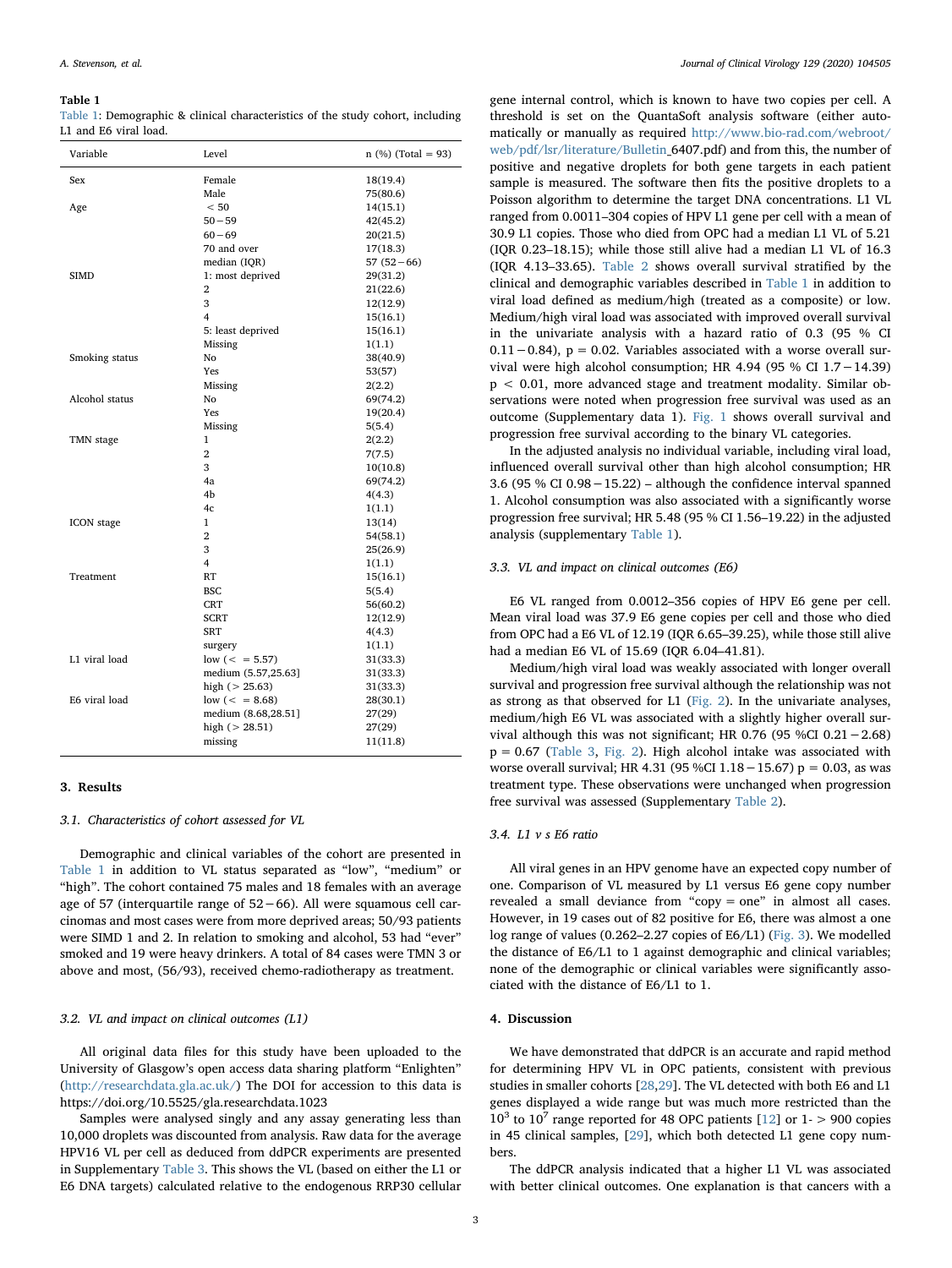<span id="page-3-0"></span>

|                                 |             | $(N = 93)$      | N died (all cause<br>$N = 15$ ) | years follow<br>Person<br>$\frac{p}{2}$ | Rate per 100 person years (95% univaraite HR (95% CI)<br>$\widehat{c}$ |                      |            | p value adjusted HR (95 % CI) |      | p value adjusted HR (95 % CI) | p value |
|---------------------------------|-------------|-----------------|---------------------------------|-----------------------------------------|------------------------------------------------------------------------|----------------------|------------|-------------------------------|------|-------------------------------|---------|
|                                 |             |                 |                                 |                                         |                                                                        |                      |            |                               |      |                               |         |
| Low<br>∃                        |             |                 |                                 | 57.8                                    | $15.6(7.1 - 29.6)$                                                     |                      |            |                               |      |                               |         |
|                                 | Medium/high |                 | $\circ$                         | 133.9                                   | $4.5(1.6 - 9.8)$                                                       | $0.3(0.11 - 0.84)$   | 0.02       | $0.57(0.14 - 2.22)$           | 0.42 | $0.42(0.1 - 1.71)$            | 0.22    |
| Sex                             | Female      |                 | $\infty$                        | 38.2                                    | $7.9(1.6 - 23)$                                                        |                      |            |                               |      |                               |         |
|                                 | Male        | 32257           |                                 | 153.5                                   | $7.8(4 - 13.7)$                                                        | $0.98(0.28 - 3.47)$  | 0.97       | $0.57(0.12 - 2.86)$           | 0.48 | $0.36(0.07 - 1.8)$            | 0.2     |
| Age                             | $<50$       |                 | $\frac{2}{3}$                   | 29.5                                    | $6.8(0.8 - 24.5)$                                                      |                      |            |                               |      |                               |         |
|                                 | $50 - 59$   | $\ddot{ }$      | $\overline{4}$                  | 90.5                                    | $4.4(1.2 - 11.3)$                                                      | $0.63(0.12 - 3.44)$  | 0.59       | $0.42(0.07 - 3.04)$           | 0.37 | $0.25(0.04 - 1.78)$           | 0.16    |
|                                 | $60 - 69$   |                 | 3                               | 37.4                                    | $8(1.7 - 23.5)$                                                        | $1.16(0.19 - 6.99)$  | $0.87\,$   | $0.57(0.06 - 5.1)$            | 0.61 | $0.16(0.01 - 1.64)$           | 0.12    |
|                                 | 70 and over | 252             | $\circ$                         | 34.2                                    | $17.5(6.4 - 38.1)$                                                     | $2.51(0.51 - 12.46)$ | 0.26       | $1.32(0.21 - 10.6)$           | 0.77 | $0.61(0.07 - 5.34)$           | 0.64    |
| SIMD                            | 1: most     |                 | $\circ$                         | 54.8                                    | $11(4 - 23.8)$                                                         |                      |            |                               |      |                               |         |
|                                 | deprived    |                 |                                 |                                         |                                                                        |                      |            |                               |      |                               |         |
| $\mathbf{\Omega}$               |             | ឆ               | S                               | 43.3                                    | $6.9(1.4 - 20.2)$                                                      | $0.66(0.16 - 2.34)$  | 0.53       | $1.27(0.27 - 5.77)$           | 0.75 | $0.8(0.17 - 3.37)$            | 0.76    |
| S                               |             | $\overline{12}$ | $\infty$                        | 24.4                                    | $12.3(2.5 - 36)$                                                       | $1.19(0.28 - 4.19)$  | 0.8        | $2.72(0.52 - 13.31)$          | 0.22 | $2.36(0.47 - 11.02)$          | 0.28    |
|                                 |             | 15              | m <sub>o</sub>                  | 32.3                                    | $9.3(1.9 - 27.1)$                                                      | $0.88(0.21 - 3.11)$  | 0.85       | $1.56(0.28 - 7.66)$           | 0.59 | $0.95(0.18 - 4.41)$           | 0.94    |
|                                 | 5: least    | 15              |                                 | 34.5                                    | $0(0 - 10.7)$                                                          | $0.12(0 - 1.04)$     | 0.06       | $0.46(0 - 5.46)$              | 0.59 | $0.36(0 - 3.88)$              | 0.46    |
|                                 | deprived    |                 |                                 |                                         |                                                                        |                      |            |                               |      |                               |         |
|                                 | Missing     |                 |                                 |                                         |                                                                        |                      |            |                               |      |                               |         |
| $\frac{1}{2}$<br>Smoking status |             | 38              | 3                               | 80                                      | $3.8(0.8 - 11)$                                                        |                      |            |                               |      |                               |         |
| Yes                             |             |                 | $^{12}$                         | 107.2                                   | $11.2(5.8 - 19.6)$                                                     | $2.96(0.83 - 10.5)$  | 0.09       | $1.27(0.29 - 6.69)$           | 0.76 | $1.75(0.39 - 9.72)$           | 0.47    |
|                                 | Missing     |                 |                                 |                                         |                                                                        |                      |            |                               |      |                               |         |
| $_{\rm N_o}$<br>Alcohol status  |             |                 | $\circ$ $\sim$                  | 150.3                                   | $4.7(1.9 - 9.6)$                                                       |                      |            |                               |      |                               |         |
| Yes                             |             | 3.8200          | $\sim$ $-$                      | 31.6                                    | $22.1(8.9 - 45.6)$                                                     | $4.94(1.7 - 14.39)$  | $< 0.01$   | $3.3(0.94 - 13.1)$            | 0.06 | $3.6(0.98 - 15.22)$           | 0.05    |
|                                 | Missing     |                 |                                 |                                         |                                                                        |                      |            |                               |      |                               |         |
| <b>TMN</b> stage                | $1 - 2$     |                 | $\overline{4}$                  | 17                                      | $23.6(6.4 - 60.4)$                                                     |                      |            |                               |      |                               |         |
|                                 |             |                 | $\circ$                         | 21.2                                    | $0(0 - 17.4)$                                                          | $0.09(0 - 0.88)$     | 0.04       |                               |      | $0.11(0 - 1.49)$              | 0.11    |
| 4a-c                            |             |                 |                                 | 153.5                                   | $7.2(3.6 - 12.8)$                                                      | $0.3(0.11 - 1.02)$   | 0.05       |                               |      | $0.55(0.12 - 2.84)$           | 0.45    |
| ICON stage                      |             | 27238           |                                 | 26.3                                    | $15.2(4.1 - 38.9)$                                                     |                      |            |                               |      |                               |         |
|                                 |             |                 | $\infty$                        | 116.9                                   | $2.6(0.5 - 7.5)$                                                       | $0.17(0.04 - 0.78)$  | 0.02       | $0.43(0.08 - 2.21)$           | 0.3  |                               |         |
| $3 - 4$                         |             |                 | $\infty$                        | 48.5                                    | $16.5(7.1 - 32.5)$                                                     | $1.15(0.34 - 3.82)$  | 0.82       | $1.43(0.34 - 6.48)$           | 0.62 |                               |         |
| RT<br>Treatment                 |             | 15              |                                 | 29.6                                    | $13.5(3.7 - 34.6)$                                                     |                      |            |                               |      |                               |         |
| BSC                             |             |                 | LO                              | 2.2                                     | $222.8(72.4 - 520)$                                                    | 47.63(7.45 - 304.52) | ${}< 0.01$ |                               |      |                               |         |
| CRT                             |             | <sub>თ</sub> წ  |                                 | 120.5                                   | $2.5(0.5 - 7.3)$                                                       | $0.19(0.04 - 0.83)$  | 0.03       |                               |      |                               |         |
|                                 | SCRT        | $\mathbf{z}$    |                                 | 29.1                                    | $3.4(0.1 - 19.1)$                                                      | $0.24(0.03 - 2.16)$  | 0.2        |                               |      |                               |         |
| <b>SRT</b>                      |             |                 |                                 |                                         | $12.5(0.3 - 69.8)$                                                     | $1.06(0.12 - 9.48)$  | 0.96       |                               |      |                               |         |
|                                 | surgery     |                 |                                 |                                         | 44.2(1.1-246.5)                                                        | 2.58(0.28-23.47)     | 0.4        |                               |      |                               |         |

Table 2  $\hbox{Overall survival stratified by clinical variables, demographic variables and L1 viral load.}$ Overall survival stratified by clinical variables, demographic variables and L1 viral load.

combines the levels 1 (2 cases, 0 died) and 2 (7 cases, 4 died) and 4a c ombines the levels 4a (69 cases, 9 died), 4b (4 cases, 1 died) and 4c (1 case, 1 died). For ICON stage, 3-4 combines the levels 3 (25 cases, 7 died) and 4 (1 case, 1 died).<br>In the medium VL group there are 3 deaths with event rate of 4.4 per 100 person years 95 % CI (0.9–12.8) and in the high group there are also 3 deaths with an event rate of 4.6 per 100 person years combines the levels 1 (2 cases, 0 died) and 2 (7 cases, 4 died) and 4a-c combines the levels 4a (69 cases, 9 died), 4b (4 cases, 1 died) and 4c (1 case, 1 died). For ICON stage, 3−4 combines the levels 3 (25 cases, 7 died) In the medium VL group there are 3 deaths with event rate of 4.4 per 100 person years 95 % CI (0.9–12.8) and in the high group there are also 3 deaths with an event rate of 4.6 per 100 person years 95 % CI (0.9–13.4). and 4 (1 case, 1 died).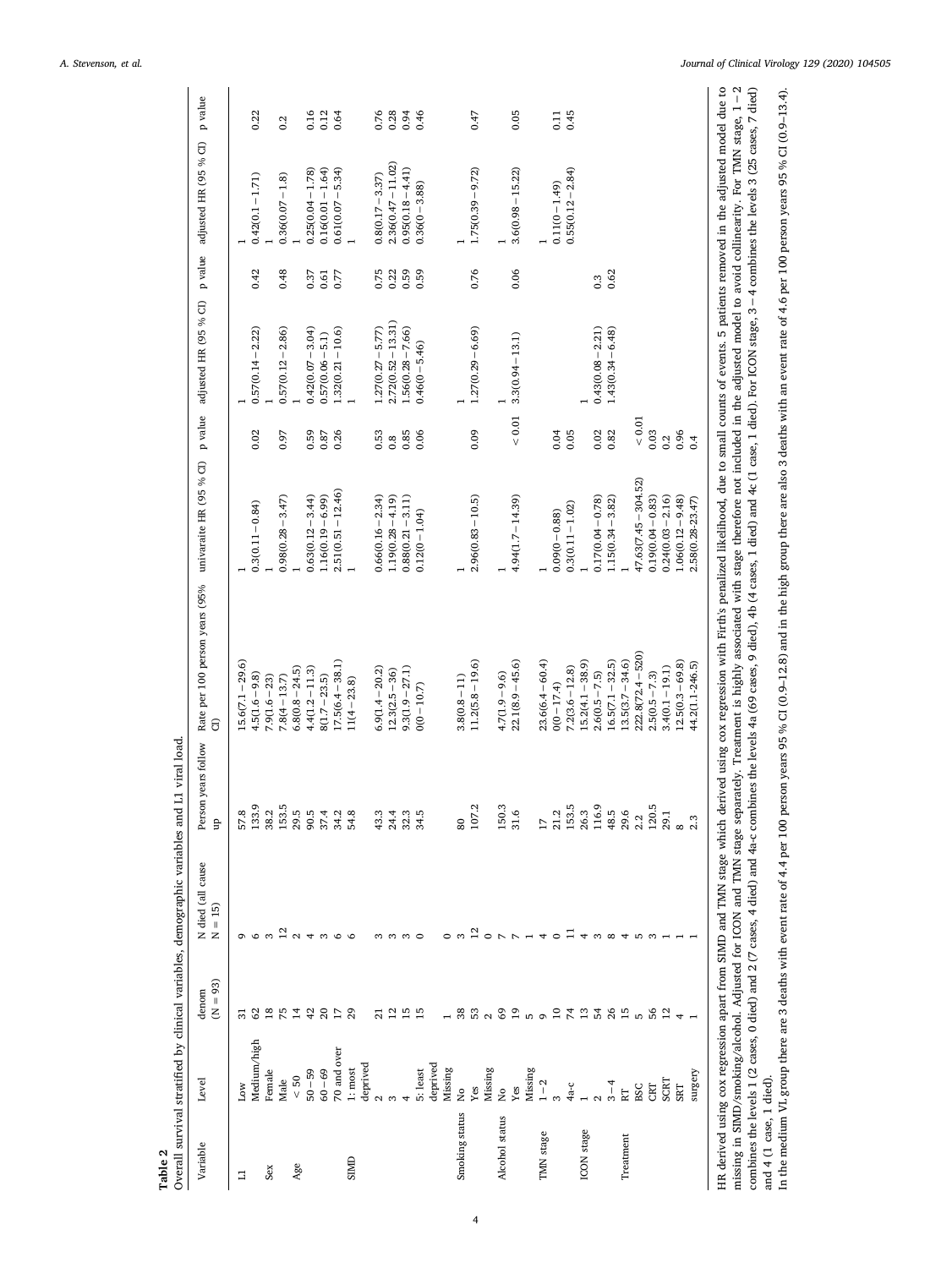#### <span id="page-4-0"></span>Table 3

Overall survival stratified by clinical variables,demographic variables and E6 viral load. HR derived using cox regression apart from SIMD and treatment which derived using cox regression with Firth's penalized likelihood, due to small counts of events. 4 patients were removed in the adjusted model due to missing in SIMD/ smoking/alcohol. Adjusted for ICON and TMN stage separately. For TMN stage, 1-3 combines the levels 1 (2 cases, 0 died),2 (3 cases, 1 died) and 3 (10 cases, 0 died) and 4a-c combines the levels 4a (62 cases, 7 died), 4b (4 cases, 1 died) and 4c (1 case, 1 died). For ICON stage, 3-4 combines the levels 3 (21 cases,5 died) and 4 (1 case, 1 died).

| Variable             | Level                   | denom<br>$(N = 82)$ | N died<br>(all<br>cause,<br>$N = 10$ | Person<br>years<br>follow<br>up | Rate per 100 person univariate HR (95<br>years (95 % CI) | % CI)                 |            | p value adjusted HR (95 % CI) p value adjusted HR (95 % CI) p value |      |                       |      |
|----------------------|-------------------------|---------------------|--------------------------------------|---------------------------------|----------------------------------------------------------|-----------------------|------------|---------------------------------------------------------------------|------|-----------------------|------|
| E <sub>6</sub>       | Low                     | 28                  | 4                                    | 58.3                            | $6.9(1.9 - 17.6)$                                        | $\mathbf{1}$          |            | $\mathbf{1}$                                                        |      | $\mathbf{1}$          |      |
|                      | Medium/<br>high         | 54                  | 6                                    | 115.6                           | $5.2(1.9 - 11.3)$                                        | $0.76(0.21 - 2.68)$   | 0.67       | $0.5(0.06 - 2.54)$                                                  | 0.42 | $0.26(0.02 - 1.71)$   | 0.17 |
| Sex                  | Female                  | 16                  | 3                                    | 34.3                            | $8.7(1.8 - 25.5)$                                        | $\mathbf{1}$          |            | $\mathbf{1}$                                                        |      | $\mathbf{1}$          |      |
|                      | Male                    | 66                  | 7                                    | 139.6                           | $5(2-10.3)$                                              | $0.57(0.15 - 2.21)$   | 0.42       | $0.33(0.03 - 2.15)$                                                 | 0.25 | $0.32(0.03 - 2.09)$   | 0.24 |
| Age                  | $< 50\,$                | 14                  | $\,2$                                | 29.5                            | $6.8(0.8 - 24.5)$                                        | $\mathbf{1}$          |            | $\mathbf{1}$                                                        |      | $\mathbf{1}$          |      |
|                      | $50 - 59$               | 41                  | 3                                    | 89.2                            | $3.4(0.7-9.8)$                                           | $0.47(0.08 - 2.82)$   | 0.41       | $0.24(0.02 - 2.18)$                                                 | 0.2  | $0.11(0.01 - 1.13)$   | 0.06 |
|                      | $60 - 69$               | 15                  | $\,2$                                | 29.2                            | $6.9(0.8 - 24.8)$                                        | $0.93(0.13 - 6.65)$   | 0.94       | $0.93(0.06 - 11.59)$                                                | 0.96 | $0.38(0.03 - 3.75)$   | 0.41 |
|                      | 70 and<br>over          | 12                  | 3                                    | 26                              | $11.6(2.4 - 33.8)$                                       | $1.66(0.28 - 9.94)$   | 0.58       | $2.5(0.32 - 27.36)$                                                 | 0.38 | $2.91(0.33 - 53.99)$  | 0.35 |
| <b>SIMD</b>          | 1: most<br>deprived     | 23                  | 3                                    | 46.5                            | $6.4(1.3 - 18.8)$                                        | $\mathbf{1}$          |            | $\mathbf{1}$                                                        |      | $\mathbf{1}$          |      |
|                      | $\overline{\mathbf{2}}$ | 18                  | $\,2$                                | 37.1                            | $5.4(0.7 - 19.5)$                                        | $0.9(0.15 - 4.64)$    | 0.9        | $0.96(0.13 - 5.48)$                                                 | 0.96 | $0.95(0.12-6.59)$     | 0.96 |
|                      | 3                       | 11                  | 3                                    | 22.5                            | $13.3(2.7 - 38.9)$                                       | $2.01(0.42 - 9.47)$   | 0.36       | $4.49(0.65 - 44.58)$                                                | 0.13 | $6.07(0.65 - 95.37)$  | 0.12 |
|                      | 4                       | 14                  | $\,2$                                | 30.9                            | $6.5(0.8 - 23.4)$                                        | $1.06(0.18 - 5.47)$   | 0.94       | $1.96(0.23 - 19.18)$                                                | 0.53 | $3.36(0.45 - 28.64)$  | 0.22 |
|                      | 5: least<br>deprived    | 15                  | $\bf{0}$                             | 34.5                            | $0(0-10.7)$                                              | $0.2(0-2.04)$         | 0.2        | $0.65(0-10.78)$                                                     | 0.79 | $0.7(0-11.51)$        | 0.82 |
|                      | Missing                 | $\mathbf{1}$        | $\bf{0}$                             |                                 |                                                          |                       |            |                                                                     |      |                       |      |
| Smoking<br>status    | No                      | 36                  | $\boldsymbol{2}$                     | 77.5                            | $2.6(0.3 - 9.3)$                                         | $\mathbf{1}$          |            | $\mathbf{1}$                                                        |      | $\mathbf{1}$          |      |
|                      | Yes                     | 44                  | 8                                    | 91.8                            | $8.7(3.8 - 17.2)$                                        | $3.43(0.73 - 16.16)$  | 0.12       | $4.38(0.6 - 116.75)$                                                | 0.17 | $7.69(0.8 - 246.96)$  | 0.08 |
|                      | Missing                 | $\overline{2}$      | 0                                    |                                 |                                                          |                       |            |                                                                     |      |                       |      |
| Alcohol<br>status    | No                      | 65                  | 6                                    | 142.2                           | $4.2(1.5-9.2)$                                           | $\mathbf{1}$          |            | $\mathbf{1}$                                                        |      | $\mathbf{1}$          |      |
|                      | Yes                     | 13                  | 4                                    | 22                              | $18.2(5 - 46.6)$                                         | $4.31(1.18 - 15.67)$  | 0.03       | $4.1(0.6 - 41.13)$                                                  | 0.15 | $7.52(0.93 - 84.18)$  | 0.06 |
|                      | Missing                 | $\overline{4}$      | $\bf{0}$                             |                                 |                                                          |                       |            |                                                                     |      |                       |      |
| <b>TMN</b><br>stage  | $1 - 3$                 | 15                  | $\mathbf{1}$                         | 31.5                            | $3.2(0.1 - 17.7)$                                        | $\mathbf{1}$          |            |                                                                     |      | $\mathbf{1}$          |      |
|                      | 4a-c                    | 67                  | 9                                    | 142.4                           | $6.3(2.9-12)$                                            | $2.06(0.26 - 16.23)$  | 0.49       |                                                                     |      | $5.22(0.62 - 135.55)$ | 0.15 |
| <b>ICON</b><br>stage | $\mathbf{1}$            | 9                   | $\mathbf{1}$                         | 19.7                            | $5.1(0.1 - 28.2)$                                        | $\mathbf{1}$          |            | $\mathbf{1}$                                                        |      |                       |      |
|                      | $\overline{\mathbf{2}}$ | 51                  | 3                                    | 111                             | $2.7(0.6 - 7.9)$                                         | $0.52(0.05 - 4.99)$   | 0.57       | $0.96(0.11 - 16.37)$                                                | 0.98 |                       |      |
|                      | $3 - 4$                 | 22                  | 6                                    | 43.1                            | $13.9(5.1 - 30.3)$                                       | $2.79(0.34 - 23.21)$  | 0.34       | $3.24(0.43 - 67.01)$                                                | 0.31 |                       |      |
| Treatment            | RT                      | 12                  | 3                                    | 23.8                            | $12.6(2.6 - 36.8)$                                       | $\mathbf{1}$          |            |                                                                     |      |                       |      |
|                      | <b>BSC</b>              | 3                   | 3                                    | 1.8                             | $169.2(34.9 - 494.6)$                                    | $25.07(4.09 - 188.2)$ | ${}< 0.01$ |                                                                     |      |                       |      |
|                      | <b>CRT</b>              | 54                  | 3                                    | 116.6                           | $2.6(0.5 - 7.5)$                                         | $0.2(0.04 - 0.96)$    | 0.05       |                                                                     |      |                       |      |
|                      | <b>SCRT</b>             | 10                  | $\bf{0}$                             | 25.8                            | $0(0-14.3)$                                              | $0.13(0-1.35)$        | 0.09       |                                                                     |      |                       |      |
|                      | <b>SRT</b>              | 3                   | $\mathbf{1}$                         | 5.8                             | $17.1(0.4 - 95.3)$                                       | $1.97(0.19 - 12.14)$  | 0.51       |                                                                     |      |                       |      |

In the medium VL group there are 3 deaths with an event rate of 5.3 per 100 person years 95 % CI (1.1–15.4) and in the high group there are also 3 deaths with an event rate of 5.1 per 100 person years 95 % CI (1.1–14.9).

higher VL are virus "driven" - whereas those with lower VLs may represent cancers where other drivers are responsible for the cancer due to impairment of viral function through integration and/or epigenetic mechanisms. Notably, we detected very low levels indeed of L1 with some as low as 0.001 copies per cell. Although such samples tested positive for HPV16 in the original HPV PCR/genotyping test, we accept that the presence of the virus might not drive tumorigenesis in these cases and that some tumours in the "low VL" group could be treated as functionally HPV-negative. We did not test cancers for p16INK4a or E6 RT-PCR or perform in-situ hybridisation for E6/E7 sequences, which can indicate transcriptional activity of virus. This would be of interest for future work and could better clarify the relevance and activity of the virus of the "low VL" group [[\[30](#page-8-19)]].

It is known that the mutational burden of HPV-positive OPC is lower than HPV negative cancer; making it amenable to non-surgical treatment options [[7](#page-7-6)]. This may be because the majority of OPCs retain viral episomes and there is a lack of insertional mutagenesis of cellular genes due to integration [[31\]](#page-8-20). Therefore, the association of a higher VL with better outcome could be that multiple viral episomes might allow full virus gene expression, particularly of the highly immunogenic L1 protein. Theoretically, this would allow for greater antigen presentation

and immune checks, particularly in the tonsils, which are lymphoid tissue.

HPV genome status in OPC tumours can be episomal or integrated or exist as virus-human episomes or integrants [[\[32](#page-8-21)]. While the relationship between integration status and clinical outcome is not fully understood, only low copy numbers have been detected in cases with integrated HPV genomes [[32\]](#page-8-21). Our samples had a mean viral load of 30.9 (L1) or 37.9 (E6), and VL with L1 detection was similar to VL with E6 detection, suggesting the majority of samples had mostly episomal genomes, but this requires confirmation. A surprising finding was that in the majority of samples, the ratio of E6 to L1 was not equal to one and some had greater numbers of E6 vs L1 copies; this may be explained by amplification of E6/E7 genes either in episomal or integrated viral genomes due to recombination events. Conversely, the samples which had more L1 than E6 copies may reflect the presence of full-length genomes alongside partially deleted viral genomes missing the E6 gene. We could not demonstrate a relationship between L1:E6 ratios and clinical/demographic variables or outcomes, but this may be an artefact of the small number of cases. Viral activity in OPCs, including level of HPV gene expression is likely to provide further insight on clinical outcomes. While sequencing is required to address this question, our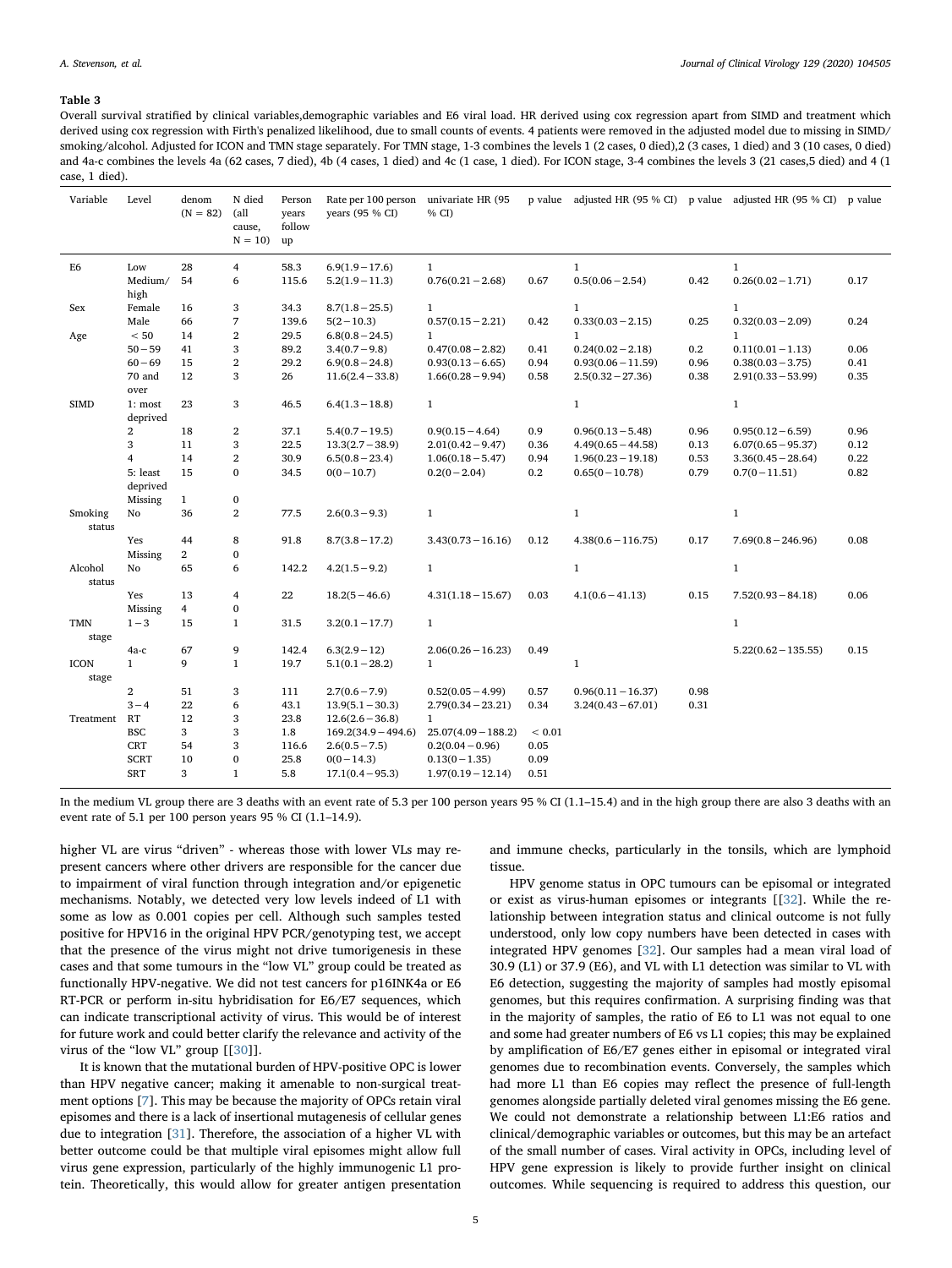<span id="page-5-0"></span>

Fig. 1. Overall Survival (upper plot) and Progression Free Survival (lower plot) associated with "medium/high" and "low" L1 VL as measured by ddPCR (> 5.57 viral gene copies per cell = medium/high L1 VL).

data provide further proof of the instability of the HPV genome in OPC.

In the adjusted analysis, VL was not independently associated with improved outcomes. This is consistent with the fact that OPC is influenced by various behavioural, demographic and clinical factors and their complex interplay. Consequently, L1 VL may be a proxy of one or a combination of these but nevertheless represents a tool which can be applied objectively to ascertain risk-groups within the HPV positive category. It is also feasible that VL may be used to indicate/inform treatment options. Trials of therapy in OPC based on HPV status have generally relied on qualitative tests; it would be of value to include VL in such studies to determine if it serves as a complimentary biomarker of disease outcomes [\[33](#page-8-22)].

There are limitations to the study – although the sample set was well annotated it was still relatively small. In addition, we did not impose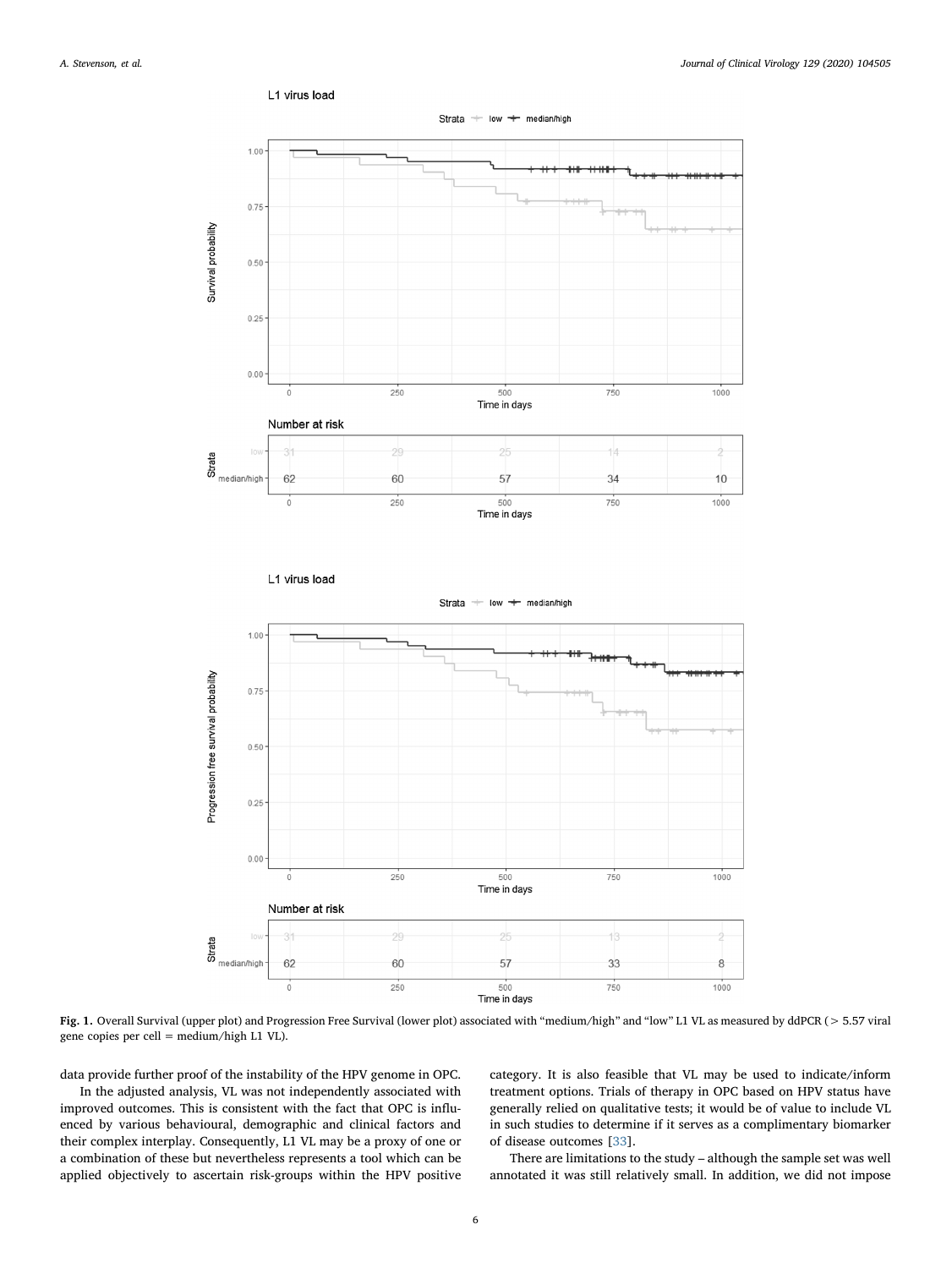<span id="page-6-0"></span>

E6 virus load



additional tools to determine viral activity & physical state which may have helped explain the findings, including the relationship between L1 and E6 ratios. Nevertheless, given the increasing burden of OPC globally and the desire for optimal management strategies - we would argue that assessment of viral load is worthy of further investigation. To this end we aim to confirm our findings in a larger patient cohort where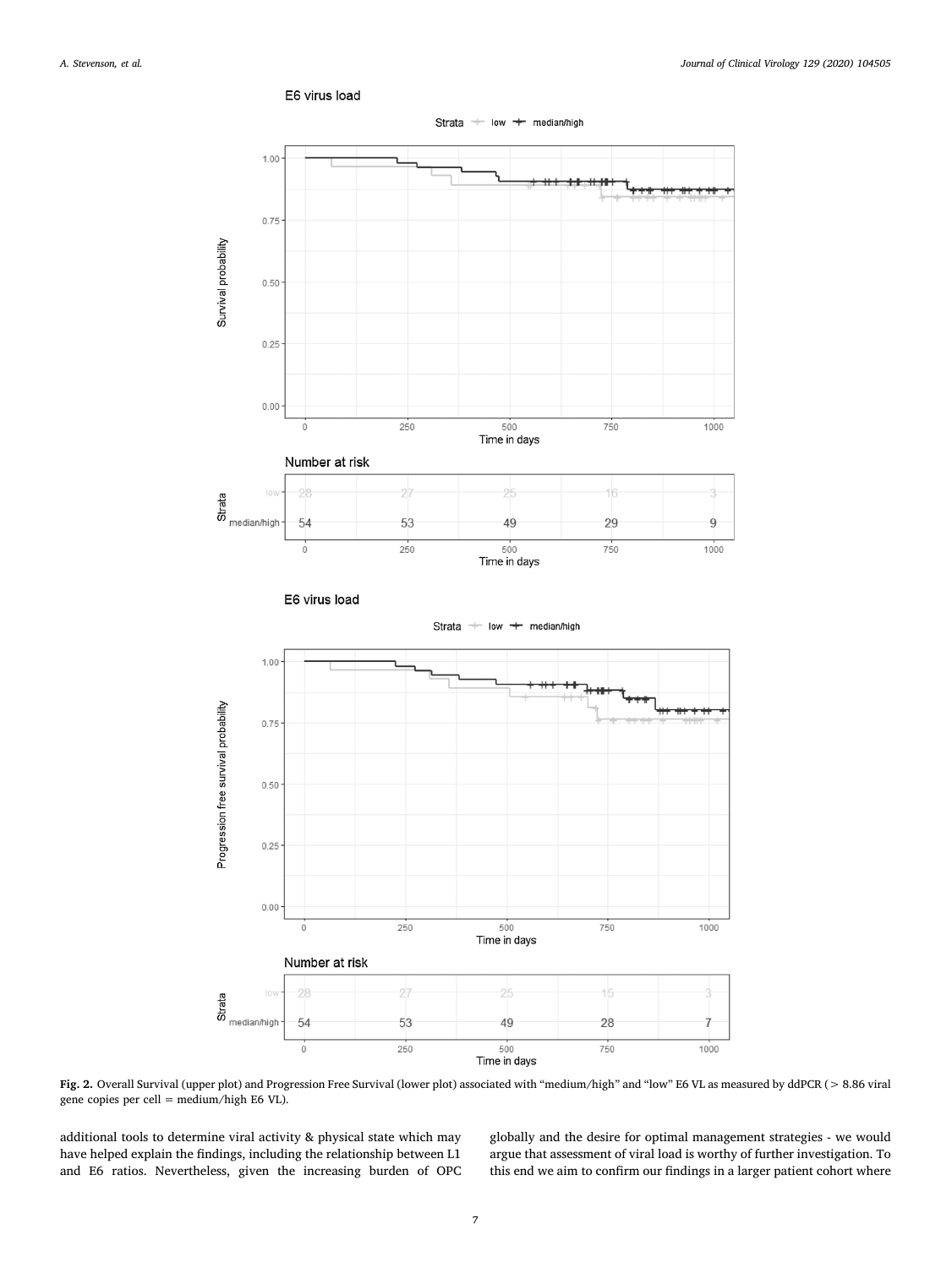<span id="page-7-7"></span>

Fig. 3. Ratio of copy numbers of E6 to L1. Samples with ratio values greater than one have more copies of E6 gene than L1, while samples with ratio values less than one have more copies of L1 compared to E6 genes.

complimentary biomarkers of viral activity including p16INK4a and E6/E7 mRNA detection [[34\]](#page-8-23) are imposed and where increased power would allow further categorisation of load beyond binary groups.

# Funding

K Cuschieri (non-personal) K Cuschieri's institution has received research funding or gratis consumables to support research from the following commercial entities in the last 3 years: Cepheid, Genomica, LifeRiver, Euroimmun, GeneFirst, SelfScreen, Qiagen, Abbott, Hiantis and Hologic.

#### CRediT authorship contribution statement

A. Stevenson: Investigation, Methodology, Writing - original draft, Project admnistration. K. Wakeham: Funding acquisition, Data curation, Writing - review & editing. J. Pan: Formal analysis, Writing original draft. K. Kavanagh: Formal analysis, Writing - review & editing. D. Millan: Investigation, Methodology, Resources, Project administration. S. Bell: Investigation, Methodology, Resources, Project administration. D. McLellan: Investigation, Methodology, Resources. S.V. Graham: Conceptualization, Writing - original draft, Writing review & editing, Supervision. K. Cuschieri: Conceptualization, Writing - original draft, Writing - review & editing, Supervision, Project administration.

## Declaration of Competing Interest

No other authors report a conflict of interest in relation to this work.

# Acknowledgments

We are grateful to staff at the Scottish HPV Reference laboratory for support with sample collation.

# Appendix A. Supplementary data

Supplementary material related to this article can be found, in the online version, at doi:[https://doi.org/10.1016/j.jcv.2020.104505.](https://doi.org/10.1016/j.jcv.2020.104505)

# References

- <span id="page-7-0"></span>[1] A.F. Carlander, C. Grønhøj Larsen, D.H. Jensen, E. Garnæs, K. Kiss, L. Andersen, C.H. Olsen, M. Franzmann, E. Høgdall, S.K. Kjær, B. Norrild, L. Specht, E. Andersen, T. van Overeem Hansen, F.C. Nielsen, C. von Buchwald, Continuing rise in oropharyngeal cancer in a high HPV prevalence area: A Danish population-based study from 2011 to 2014, Eur. J. Cancer 70 (2017) 75–82, [https://doi.org/10.](https://doi.org/10.1016/j.ejca.2016.10.015) [1016/j.ejca.2016.10.015](https://doi.org/10.1016/j.ejca.2016.10.015) JanuaryEpub 2016 Nov 23.
- <span id="page-7-1"></span>[2] A.G. Schache, N.G. Powell, K.S. Cuschieri, M. Robinson, S. Leary, H. Mehanna, D. Rapozo, A. Long, H. Cubie, E. Junor, H. Monaghan, K.J. Harrington, C.M. Nutting, U. Schick, A.S. Lau, N. Upile, J. Sheard, K. Brougham, C.M. West, K. Oguejiofor, S. Thomas, A.R. Ness, M. Pring, G.J. Thomas, E.V. King, D.J. McCance, J.A. James, M. Moran, P. Sloan, R.J. Shaw, M. Evans, T.M. Jones, HPV-related oropharynx Cancer in the United Kingdom: an evolution in the understanding of disease etiology, Cancer Res. 15 (November (22)) (2017) 6598–6606, <https://doi.org/10.1158/0008-5472.CAN-16-0633> 201676.
- <span id="page-7-2"></span>[3] D. Anantharaman, B. Abedi-Ardekani, D.C. Beachler, T. Gheit, A.F. Olshan, K. Wisniewski, V. Wunsch-Filho, T.N. Toporcov, E.H. Tajara, J.E. Levi, R.A. Moyses, S. Boccia, G. Cadoni, G. Rindi, W. Ahrens, F. Merletti, D.I. Conway, S. Wright, C. Carreira, H. Renard, P. Chopard, S. McKay-Chopin, G. Scelo, M. Tommasino, P. Brennan, G. D'Souza, Geographic heterogeneity in the prevalence of human papillomavirus in head and neck cancer, Int. J. Cancer 1 (9) (2017) 1968–1975, <https://doi.org/10.1002/ijc.30608> 2017 May140 Epub 2017 Feb 14.
- <span id="page-7-3"></span>[4] M.L. Gillison, G. D'Souza, W. Westra, E. Sugar, W. Xiao, S. Begum, R. Viscidi, Distinct risk factor profiles for human papillomavirus type 16-positive and human papillomavirus type 16-negative head and neck cancers, J. Natl. Cancer Inst. 19 (March (6)) (2008) 407–420, <https://doi.org/10.1093/jnci/djn025> Epub 2008 100Mar 11..
- <span id="page-7-4"></span>[5] G. D'Souza, D. Anantharaman, T. Gheit, B. Abedi-Ardekani, D.C. Beachler, D.I. Conway, A.F. Olshan, V. Wunsch-Filho, T.N. Toporcov, W. Ahrens, K. Wisniewski, F. Merletti, S. Boccia, E.H. Tajara, J.P. Zevallos, J.E. Levi, M.C. Weissler, S. Wright, G. Scelo, A.L. Mazul, M. Tommasino, P. Brennan, Effect of HPV on head and neck cancer patient survival, by region and tumor site: a comparison of 1362 cases across three continents, Oral Oncol. 62 (2016) 20–27, [https://](https://doi.org/10.1016/j.oraloncology.2016.09.005) [doi.org/10.1016/j.oraloncology.2016.09.005](https://doi.org/10.1016/j.oraloncology.2016.09.005) NovemberEpub 2016 Sep 26..
- <span id="page-7-5"></span>[6] B. O'Sullivan, S.H. Huang, et al., Development and validation of a staging system for HPV-related oropharyngeal cancer by the International Collaboration on Oropharyngeal cancer Network for Staging (ICON-S): a multicentre cohort study, Lancet Oncol. (2016), [https://doi.org/10.1016/S1470-2045\(15\)00560-4.](https://doi.org/10.1016/S1470-2045(15)00560-4)
- <span id="page-7-6"></span>[7] [A.M. Chen, C. Felix, P.C. Wang, S. Hsu, V. Basehart, J. Garst, P. Beron, D. Wong,](http://refhub.elsevier.com/S1386-6532(20)30247-X/sbref0035) [M.H. Rosove, S. Rao, H. Melanson, E. Kim, D. Palmer, L. Qi, K. Kelly, M.L. Steinberg,](http://refhub.elsevier.com/S1386-6532(20)30247-X/sbref0035)